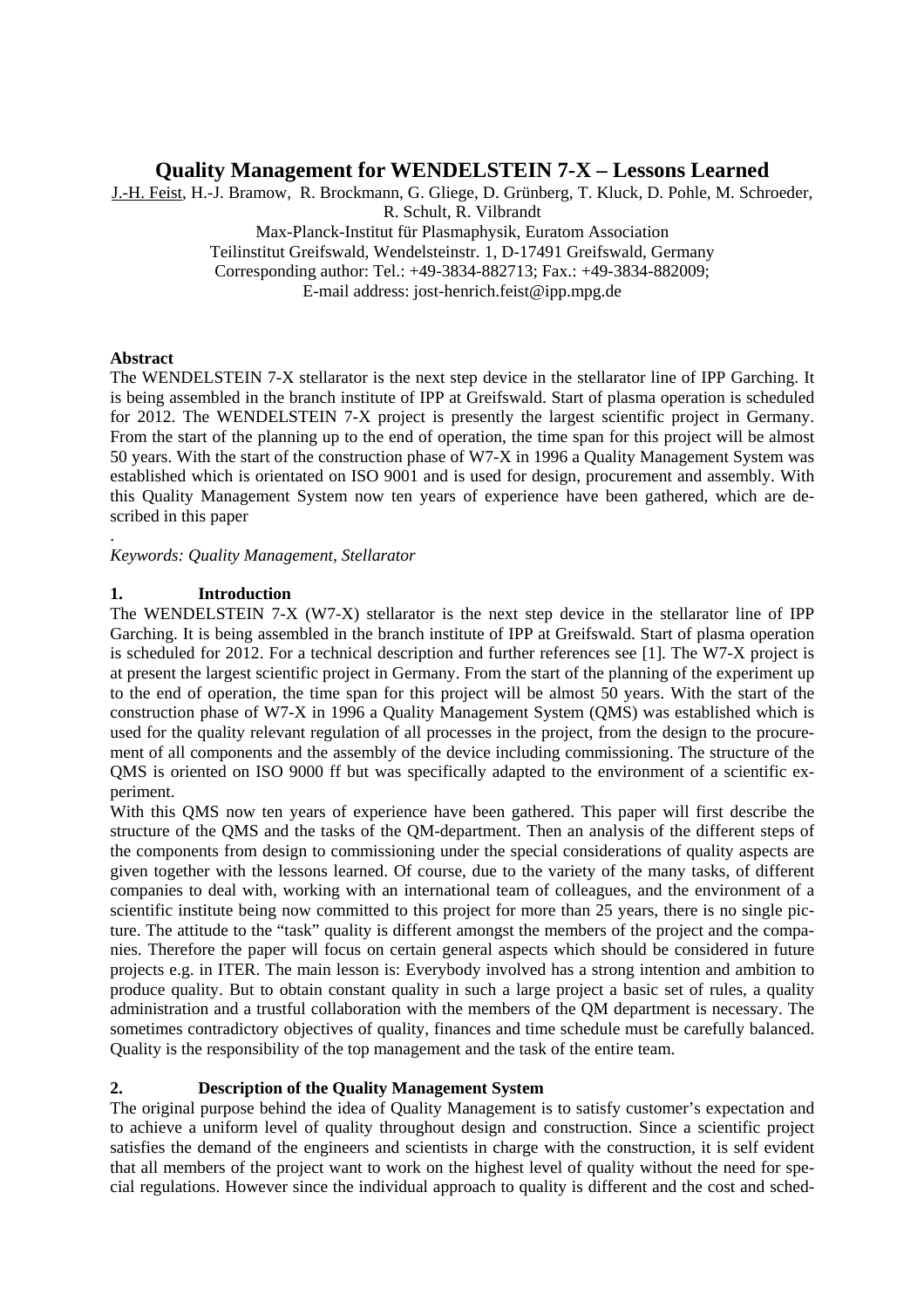ule of the project is limited, it is necessary to have a set of regulations which have to be followed. The purpose of the QMS of W7-X is to establish general rules, to allow to trace back materials and processes and to benefit from the experiences of the different groups for the overall quality of the project. The QMS of W7-X was described on another SOFT conference [2]. In the course of a large reorganisation of the project in 2004 the quality department now concentrates on quality planning and quality assurance only. The former tasks of documentation and technical system coordination have been put into independent departments. This turned out to be a good step forward to emphasise quality issues and separate them from other topics. The quality department of W7-X is part of the sub-division project coordination of W7-X which also deals with time schedule and finances. This ensures that the conflicts between these issues, which are fundamental for scientific projects, are being dealt within the same division. An open discussion of conflicts can always be carried out at the project board, which is the highest decision making body of W7-X. The QMS is based on the EN ISO 9001:1994 standard. The QMS was not certified, because there was no need. However certification would have perhaps strengthened the role of the quality department. The change to the version EN ISO 9001:2000 has so far not been implemented. The emphasis on process orientation of the new version instead on product orientation of the older, which is more appropriate for this project, will be considered during the next revision of the QMS. Since most of the process instructions and work procedures are already written in the spirit of process regulation, the revision will not change the spirit of the present QMS.

All documents of the QMS are made available to all heads of W7-X in a controlled way including revision control. The heads inform their team members about new versions. In addition all QM documents are accessible in the central electronic documentation system. Nevertheless in order to ensure common awareness of the quality standards for the project, personal information on the day to day working level between the colleagues and members of the QM department is necessary and practiced. The main tasks of the QM department are:

- Implementing and maintaining the QMS: All documents of the QMS are adapted to the needs of the project. The application of standard formulations and guidelines from commercially available QMS turned out not to be helpful since the specialities of a scientific project are not covered by industrial type processes. However they may serve as a starter.
- − Carrying out internal and external audits: Auditing is a central task of QM. However the term "Audit" and the formalized regulations for audits have led to the fact that real audits have been very seldom. It is more successful to have so called "Quality Meetings". For these meetings - either with a company or internally - questions are compiled for special topics while keeping in mind the experience in the past and the future needs.
- − Auditing of companies before placing the contract: Due to the work load in the project such audits have been very seldom. If a company is certified, then the "professional auditors" from the certification company have already done their best. If the company is not certified, they do not want to stick to a common standard or want to save money. In any case during the tender action detailed and real product and process orientated questions concerning the contract are recommended.
- Supplying up-to-date standards and technical regulation: For a project like W7-X the normal industrial type standards like DIN, ASME, KTA etc. are a sound but not always sufficient basis for the work. So some colleagues are tempted to define their own "standard requirements". A part of work of QM department is to extract and combine, in special technical regulations, the most important requirement, which should be applied to the design and manufacture of the components. This concerns vacuum-, radiological-, safety, and control requirements, standards for welding, brazing and soldering, regulations for transportation, storage and handling. Since the technical knowledge is more within the technical departments, in future QM will only initiate that these departments document their guidelines (standards used, allowables, etc.) and will make sure that the technical demands of the different groups have the same quality standard.
- Support of the responsible officers (ROs) for the various contracts: From the very beginning on, at best starting at the design phase, one member of the QM-department (and one deputy) is assigned to each major component. These colleagues have to follow and contribute to all phases of the component (see below) up to the assembly.
- Maintaining proper test equipment and test procedures: The quality assurance for the assembly is organized by the QM-department in cooperation with the assembly division. The test equipment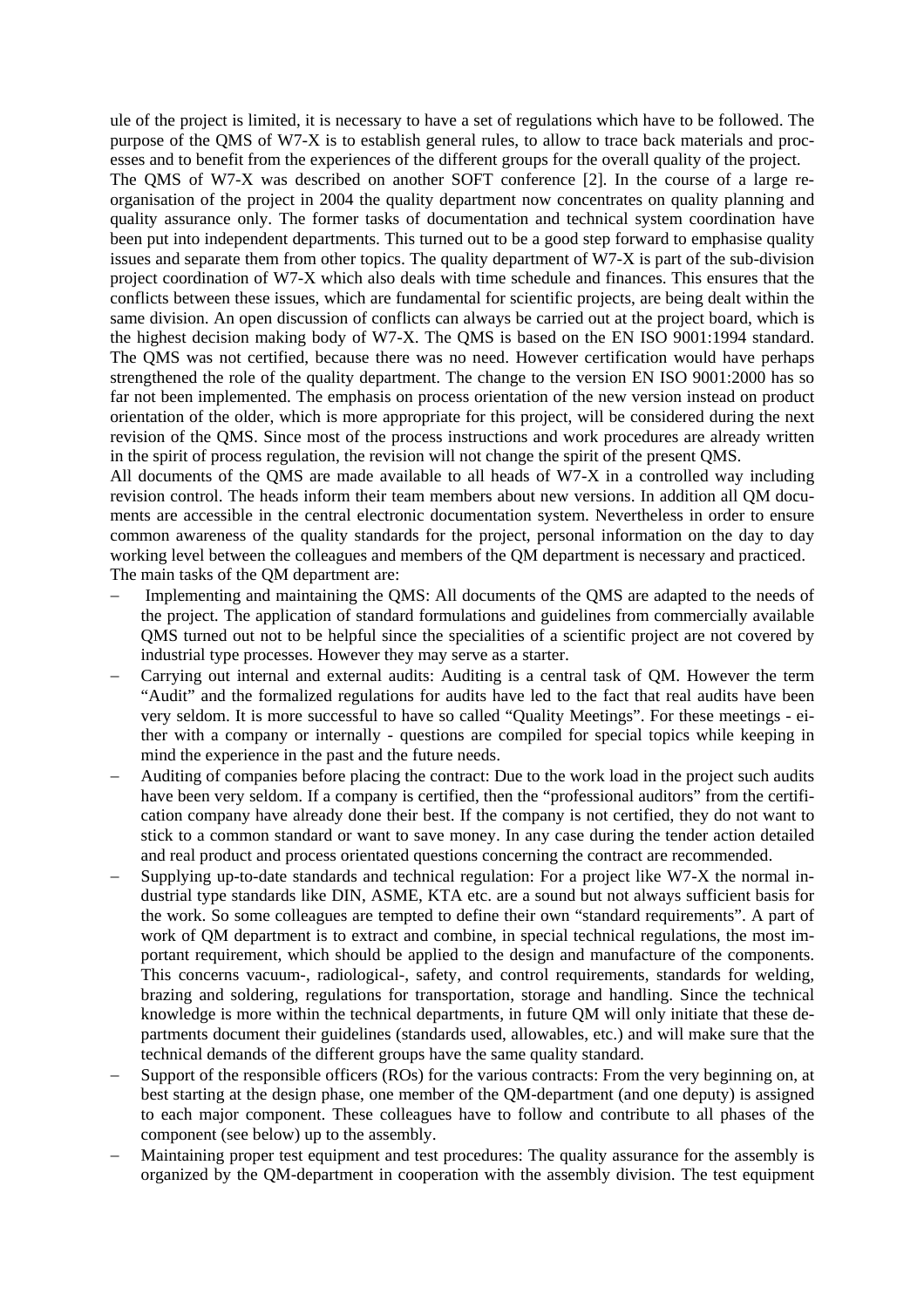of the project is controlled within a test resources data base. Every instrument and gauge is listed there with a number, the documentation, the necessity of calibration and so on.

- − Controlling the flow of material: Only such materials which have certificates will be used for the assembly of the central machine. Each material gets its own identification number, their certificates are centrally stored and their use must be documented.
- − Organizing the training of all internal inspectors: These inspectors are mainly involved in the assembly (see below).

## **3. QM at the various stages of the project**

In principle for each component there is a standard path from the first idea to the final operation in the experiment. This path is as follows:

- from the specification of the global characteristics
- to the general technical design of the component
- to the detailed design of the component resulting in technical drawings (nowadays CAD models) and the detailed technical specification
- to the call for tender action, the choice of the contractor
- to the carrying out of the contract considering changes, unforeseen technical problems and non conformities up to the successful delivery of the component
- to the incoming inspection and detailed component preparation (those things which have not been included in the contract)
- to the assembly, and the commissioning phase.

All these steps have most of all their technical relevance, but also their relevance on quality issues. From experience one has to keep in mind that at earlier stages along this path quality is cheap and at later stages a lack of quality costs a lot of time and money. In the following some examples along this path will be outlined.

### 3.1. From design to procurement

The basic document at the start of the project was the system specification. This document contained a summary of the characteristic data and properties of all the components known at the start. It was based on the available documents from the approval phase of the project, which included more than 15 years of optimization from the basic ideas to rather detailed concepts. In retrospect the lesson learned from this phase is that such a document should have been the basis for a general design and status review and should have served as the starting point for the configuration management, in order to keep track of all changes. Due to schedule reasons and a lack of resources the document could only be finished when the detailed design of various components was already carried out.

From the system specification the design was derived. The control of the design and of the interfaces between the different components is a rather difficult task which sometimes is in conflict with the ongoing development and the scientific and engineering "phantasy" of the engineers. It is essential to organize a common data base for all CAD data together with a system for a clear assignment of the status of these data like "under work", "data released", "released data again under work" In addition the effort to perform critical design reviews and a proper design documentation should not be underestimated. Again due to schedule reasons, those long term items which have been finally designed, have been ordered occasionally without knowing the detailed design of neighbouring components. The lack of this information later caused a number of costly and time consuming changes in running contracts.

The next step for a component is the technical specification. Technical specifications are prepared within the responsible department by the assigned RO. For the technical specifications of small and large contracts different templates have been set up by QM which prescribe a fixed structure and which have standard phrases for certain parts like obligations for carrying out the contract, project and quality management issues, documentation, acceptance tests and delivery. The use of these templates makes it easier to bundle the experiences which have been collected throughout the years from other contracts. Not every specification fits into this scheme, but this can be accommodated by changes and omitting/inclusion of other chapters. A clear technical specification specifying beside the drawings and CAD-models all required properties of the components (e.g. vacuum compatibility, quality of welds and soldered joints, materials to be used etc.) and all the tests, is of utmost importance for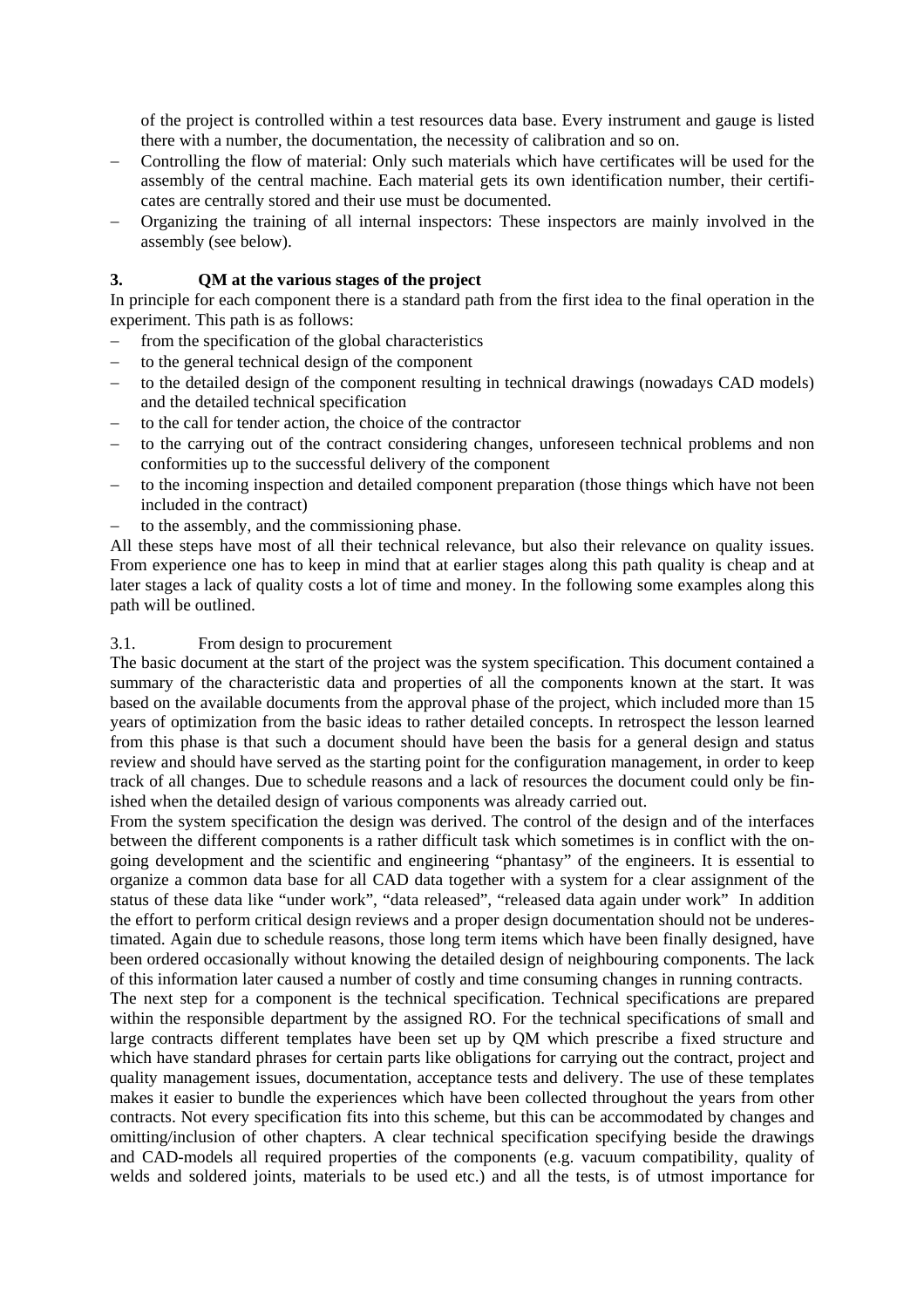launching a successful contract. All issues which must be clarified later during the manufacturing must be clearly indicated. It is very important that the final technical specification, before issuing the call for tender, is reviewed in a broader meeting so that all involved engineers can comment w.r.t. their interfaces with the component and agree with the specification. This is done during the regular Technical Coordination Meetings, where all heads of W7-X as well as all ROs are present.

The tender action phase depends on the legal regulations which have to be applied. Nevertheless it is quite helpful to have also this phase regulated within the OMS. For the sake of clarity it is advisable to separate the tender documents into what is required (e.g. technical specification, drawings, etc.) and what is only part of the tender process (e.g. administrative and commercial documents).

For large contracts it is advisable that during the tender phase at least one meeting is held with each bidder either at his premises or on site where also quality issues are discussed. After having received the offers it is necessary to set up a ranking. This is best done with a prepared list where each topic (technical information, commercial issues, management, quality) gets a certain weighting and ranking.

#### 3.2. During the contract phase

Almost all contractors have an established quality system laid down in a QM-Handbook; most of them are also certified according to ISO 9001. However, many companies apply their system only to standard and series production, where they are using proven technologies which are based on a long lasting experience. Often the departments which manage innovative or development contracts are not actually followed by the internal quality system of the companies. In order to strengthen the awareness of the contractor's QM-department it is very helpful to have at the "Kick-Off" meeting a topic on QM requirements for the contract and to have regular quality meetings with the project leader and QM responsible at the contractors' site during the course of the contract. The demand from the customer often helps the QM responsible of the contractor to enforce quality issues since he also has to fight within his company between quality, time and money.

The follow-up of the contract is first of all the task of the RO. He is the person who is in contact with the contractor and who has defined the required quality of the component. He must be informed about any contact which takes place on the working or the upper managerial level. In order to have also the aspects of QA and time and financial control considered it is recommended to set up a project team, consisting of the RO, co-workers, and the assigned members from QM and project management. This team should meet every month to discuss the progress report of the contractor and to decide about the actions of the next month.

Since for the manufacture of special components most of the contractors enter "virgin soil" it is very important that the company performs a carefully coordinated preparatory phase before production starts. As far as possible all steps of the manufacture should be investigated and checked in detail by the RO and QM. Prototypes should be produced and tested extensively using non-destructive and destructive methods. It was found out that this even has to be applied for standard techniques like welding and soldering. The unique feature of W7-X with its long lifetime and very difficult possibilities of repair of the central components demands a technical quality which is well above the quality asked for in the standards. Of course this must be negotiated with the contractor and it must be laid down in the technical specification sufficiently in detail so that the associated costs can be considered in the offer. In order to control the quality of the manufacture it is advisable to prepare and examine working samples all along the route of the fabrication.

In spite of the fact that changes of agreed properties should be avoided it is in the nature of a scientific project that new insights demand changes. Such changes may be requested either by the contractor or by the customer. These changes may be the result from experiences during manufacturing or necessary changes in the specification due to new information. For these changes clear regulations were set up in W7-X which cover scientific, technical and commercial aspects. It must be guaranteed that both partners are always working on a clear and commonly agreed basis.

A similar subject is the handling of non conformities (NCs). There are different types of NCs, those which are due to deviations from agreed procedures and those where a specified property was not met. Since in general the manufacturer cannot judge the effect of these NCs on the functionality of W7-X he is asked to report each NC in a separate NC-Report (NCR) and to propose actions (leave as it is, repair, re-built) and propose measures how to prevent this NC for the future. Inside the project the NCRs are distributed to all those ROs who have interfaces with the components for judgement and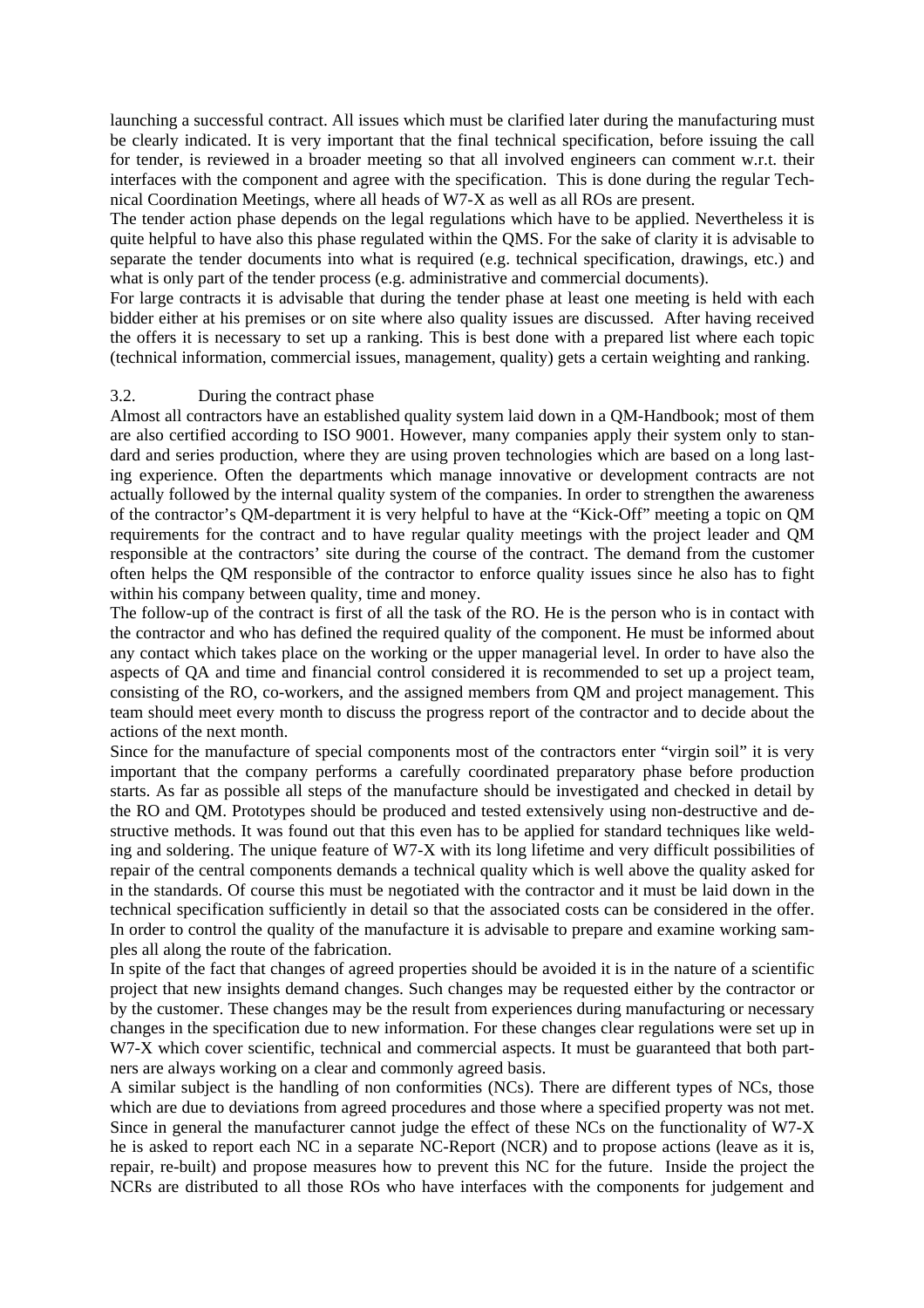release of the proposed actions. It turned out that handling of the NCRs from specific components was a significant workload for the RO and the project. In order to have a timely follow up dedicated colleagues were put in charge to carry out the technical and organisational work.

For standard products, the interaction between the customer and the manufacturer is usually limited to the final acceptance since the process of production is well established. This is different for the manufacture of products for an experiment like W7-X. There exists no series production experience and in many cases, also after qualifying companies by building prototypes, the manufacture of the real part turns out to be different from what has been expected. Therefore in many cases it is necessary to have qualified inspectors on site during the course of the contract. The role of these inspectors must be very well defined. If they are too deeply involved in the fabrication process, they may no longer feel independent for an unbiased and critical quality assurance. On the other hand technical assistance from experienced inspectors is also appreciated by the companies to speed up the process and to save money. Therefore a good collaboration between the RO, QM and the inspectors together with the contractor is necessary to get the technically challenging product with the desired quality.

The documentation during the contract and especially for the final acceptance test and delivery must be clearly defined already in the technical specification. It is advisable to generate a detailed outline and a check-list for all the documents and to spend enough effort in agreeing with the manufacturer especially at the delivery of the first components of the contract.

The final step of the contract is usually the work acceptance test. For this test again it is advisable to have, beside the standard tests protocols for individual tests, a check list, where all items are listed, which have to be controlled during this test. Based on this completed list and the protocols the acceptance protocol can be signed.

### 3.3. From assembly to commissioning

The assembly of W7-X, which is a complicate technological challenge, needs a very close cooperation between the assembly department and QM. For the interaction a separate process instruction was written. The principle documents for the different steps of assembly are the QAAPs (Quality Assurance and Assembly Plans). The scheme of the QAAPs is based on the good experience which was gained with the OIPPs (Quality Inspection and Production Plans) used by many companies during manufacture. The QAAP is a list of the main assembly and test steps. For each step the numbers of the relevant documents are given (work instruction, test procedure, test protocol, non conformity report etc.). For each step it is defined who is doing it and who must be informed. After the step has been carried out the responsible persons have to sign. Each QAAP must be checked and released by a number of responsible persons; the same is true after finalisation of the QAAP. This instrument turns out to be very useful in keeping track of the assembly and it is flexible enough to leave sufficient freedom for changes, which can be included "on spot" but which will be immediately documented in the master QAAP. For the master QAAP during assembly the paper version is used, since this turns out to be more flexible than storing the information directly in the computer. For documentation purposes the finished QAAP will be scanned and put into the electronic documentation system.

Each assembly step in the QAAP is supported by work instructions. These instructions are prepared by the RO, are checked by all those who are involved (assembly, safety, QM, etc.) and are finally approved by the responsible head. A paper copy of each instruction must be readily available for the hands of the workers. This is the duty of the process planning department.

Tests can only be carried out according to written test specifications which are released by the responsible departments including QM. Each test procedure is accompanied by a standard test protocol containing all the parameters which have to be tested with their required values. By carrying out the tests only the fulfilment of the specified parameters is documented; the final decision to accept/discard a component is up to the RO.

Since the capacity of the central QM department is not sufficient to carry out all QA tasks, a system of internal inspectors has been set up. These inspectors get a two-fold training: The technical training for carrying out the tests and a QM instruction about the duties of the inspector to use proven and documented procedures only, to make sure that all test-equipment has its proper certification, and to evaluate the result of the test in an independent way without considering the consequences. If a test does not conform to the expected performance, a NCR must be issued. This NCR must be judged by the RO and not by the inspector.